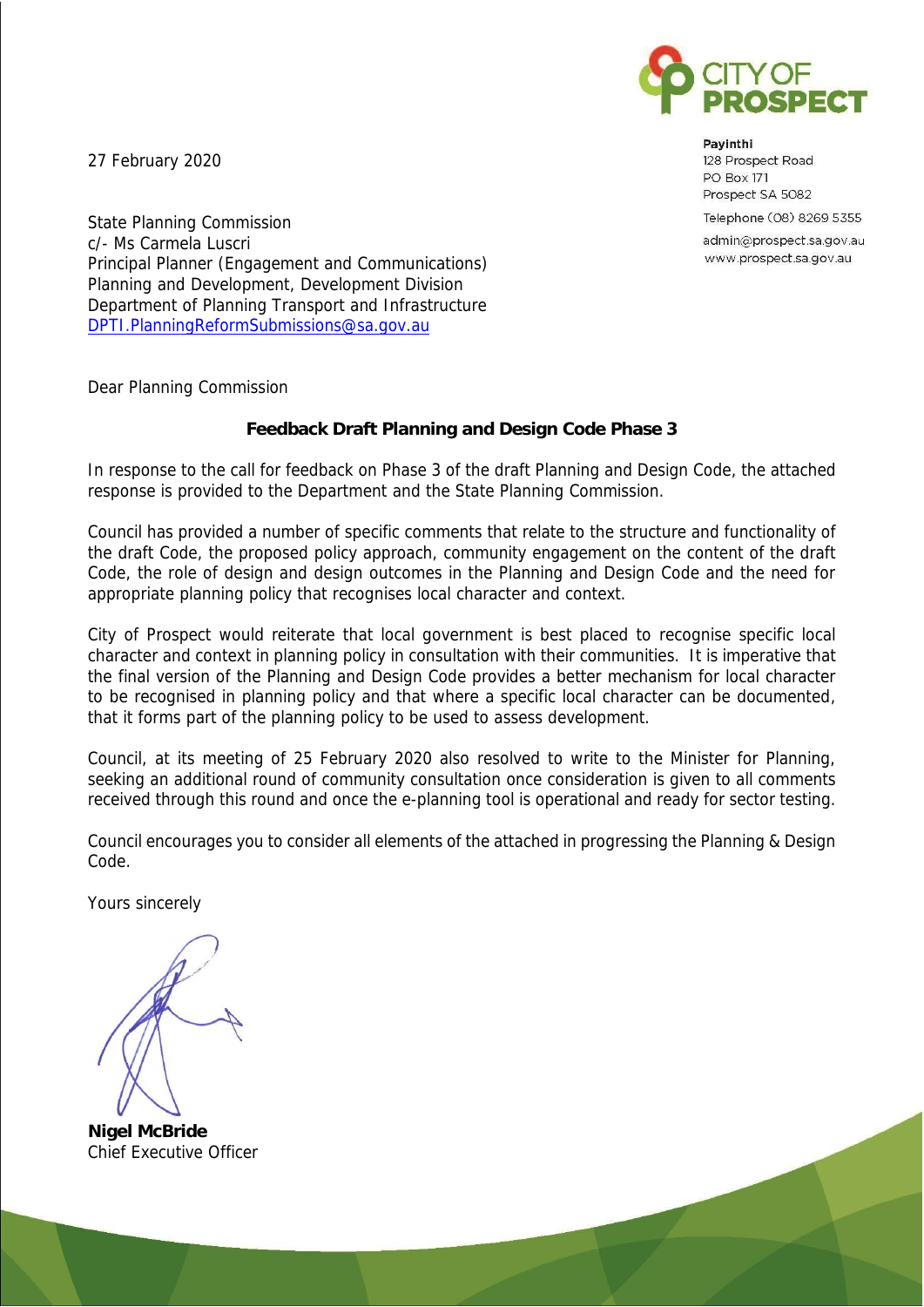| Planning<br>Draft<br>and<br>Code Phase 3<br>Design<br><b>Issue</b> | City of Prospect comments                                                                                                                                                                                                                                                                                                                                                                                                                                                                                                                                                                                                                              |
|--------------------------------------------------------------------|--------------------------------------------------------------------------------------------------------------------------------------------------------------------------------------------------------------------------------------------------------------------------------------------------------------------------------------------------------------------------------------------------------------------------------------------------------------------------------------------------------------------------------------------------------------------------------------------------------------------------------------------------------|
| Suburban Neighbourhood<br>Zone vs General<br>Neighbourhood Zone    | The draft Code has a portion of the current Residential Zone from<br>the Prospect (City) Development Plan located in the General<br>Neighbourhood Zone. This outcome was not aligned with staff<br>expectations given the conversations that had occurred with<br>DPTI staff in the lead-up to the release of the draft Code.                                                                                                                                                                                                                                                                                                                          |
|                                                                    | After a number of staff queries, DPTI staff have confirmed on a<br>number of occasions that the existing location of the 350 Policy<br>Area within the General Neighbourhood Zone was an error and<br>that the 560, 450 & 350 Residential Policy Areas of the<br>Residential Zone will be located in the Suburban Neighbourhood<br>Zone and within a Character Areas Overlay.                                                                                                                                                                                                                                                                          |
|                                                                    | Council reiterates that we object to the listing of the 350 Policy<br>Area as General Neighbourhood Zone and look forward to this<br>error being corrected in the Code.                                                                                                                                                                                                                                                                                                                                                                                                                                                                                |
|                                                                    | Once the existing Residential Policy Areas 350 is located within<br>the Suburban Neighbourhood Zone and Character Area the<br>Technical Numerical Variation overlay will need to be amended<br>to recognise the existing minimum site areas, frontages and<br>building heights as per the existing requirements in the Prospect<br>(City) Development Plan, as is the case for the 450 & 560 policy<br>areas.                                                                                                                                                                                                                                          |
| Urban Corridor Zone                                                | Draft Code policy provisions were reviewed by staff to check for<br>consistency with the revised policy inserted into the Prospect<br>(City) Development Plan as part of the 2017 Urban Corridor<br>Review DPA. Some of the policy that underwent design testing<br>back in 2017 and has been in use in City of Prospect since<br>February 2018 has not been included in the draft Planning and<br>Design Code, particularly the contextual information on the<br>overall development of the zone.                                                                                                                                                     |
|                                                                    | This is disappointing and given the extensive amount of work<br>undertaken in developing the policy along with DPTI staff, and<br>the assessment experience of Council staff in using the revised<br>Urban Corridor policy, Council recommend that the State<br>Planning Commission are informed that the City of Prospect<br>policy represents current 'best practise' in urban corridor policy.<br>It is the most recently updated and the most regularly tested<br>policy across metropolitan Adelaide and the most advanced of all<br>Urban Corridor Zone policies so it should therefore be carried<br>forward into the Planning and Design Code. |
| Character Area<br>Statements & Historic<br>Area Statements         | When the draft Phase 3 Code was initially released for<br>community consultation by the Department of Planning<br>Transport and Infrastructure (DPTI) together with the State<br>Planning Commission, it did not contain detailed Character or<br>Historic Area Statements. During the consultation process, DPTI<br>offered Council a quick turnaround opportunity to draft historic                                                                                                                                                                                                                                                                  |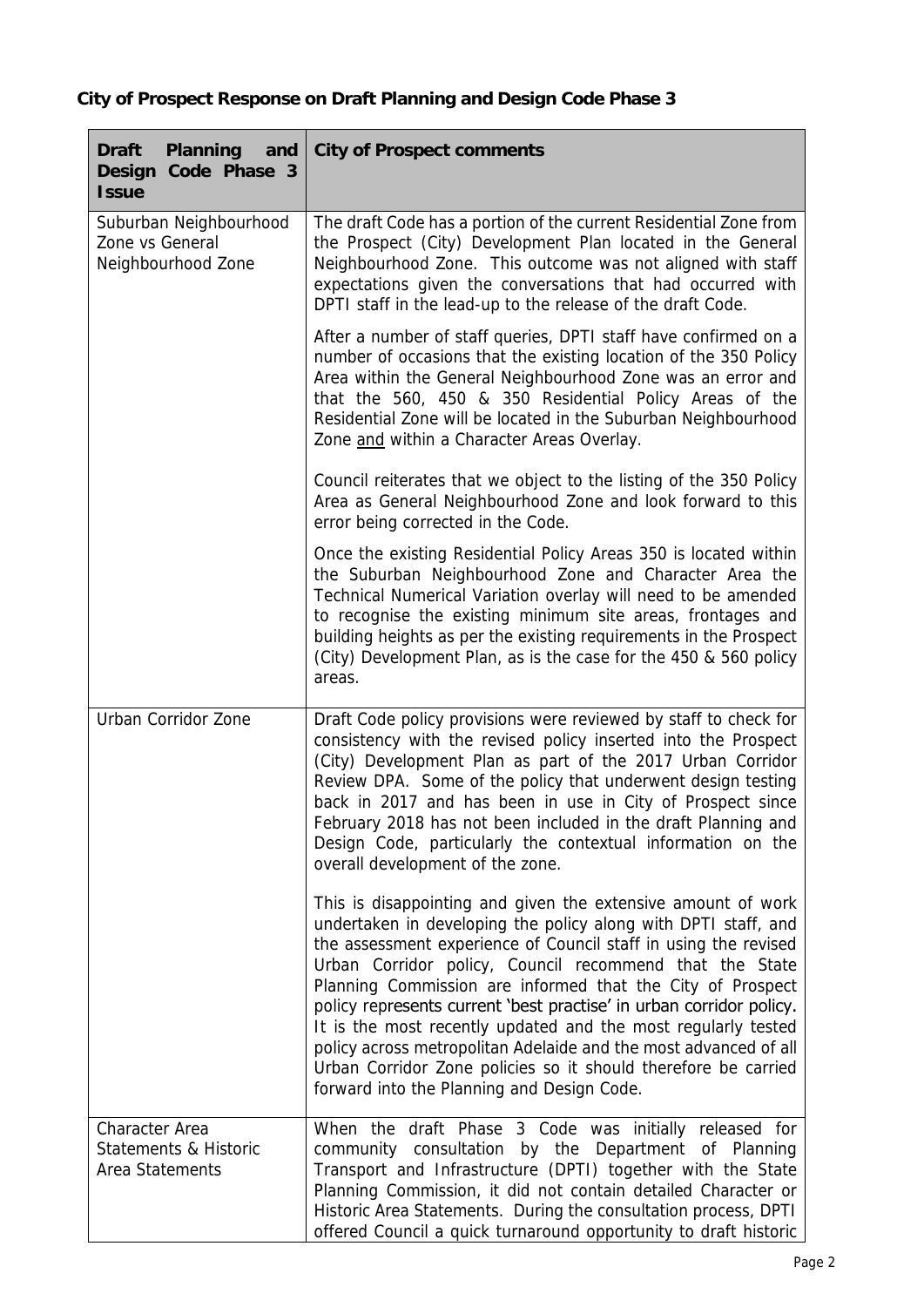| Planning<br>Draft<br>and<br>Design<br>Code Phase 3<br><b>Issue</b>             | City of Prospect comments                                                                                                                                                                                                                                                                                                                                                                                                                                                                        |
|--------------------------------------------------------------------------------|--------------------------------------------------------------------------------------------------------------------------------------------------------------------------------------------------------------------------------------------------------------------------------------------------------------------------------------------------------------------------------------------------------------------------------------------------------------------------------------------------|
|                                                                                | area and character statements that are desired to apply within<br>City of Prospect, which were then released for consultation as<br>part of the Code consultation process.                                                                                                                                                                                                                                                                                                                       |
|                                                                                | Council took up this opportunity and provided detailed desired<br>wording for the statements influenced by the language of the<br>current Development Plan and its existing desired character<br>statements. In preparing the draft Historic and Character Area<br>statements Council staff reviewed and adapted the existing<br>'Desired Character Statements' for the existing 11 Heritage Policy<br>Areas and 3 Residential Policy Areas from the latest Prospect<br>(City) Development Plan. |
|                                                                                | Less detailed and descriptive content for the Heritage and<br>Character Overlays were released for community engagement as<br>part of consultation on the draft Code.                                                                                                                                                                                                                                                                                                                            |
|                                                                                | Council recommends that the previously prepared character area<br>and historic area statements (submitted by Council) are<br>incorporated in the Planning and Design Code as they give<br>considerably more direction to land owners/residents/developers<br>regarding residential character, historic character and local<br>context.                                                                                                                                                           |
| Ad-hoc release of<br>information on the<br>implementing of the PDI<br>Act 2016 | As has been highlighted by Council in previous responses to<br>Planning reform issues, stakeholders are being 'drip feed'<br>information on how the key elements of the new planning system<br>will be developed and implemented making a full appreciation of<br>the changes difficult. Without the 'bigger picture' it is difficult to<br>respond in a meaningful way to separate elements of the new<br>system.                                                                               |
| Design Outcomes                                                                | The lack of design related criteria for 'Exempt' or 'Deemed to<br>Satisfy' development is of a concern to Council and the<br>community.                                                                                                                                                                                                                                                                                                                                                          |
|                                                                                | City of Prospect considers that design criteria, including relevant<br>design examples or images, should form part of 'Deemed to<br>Satisfy' policy in the Planning and Design Code.                                                                                                                                                                                                                                                                                                             |
| Design Outcomes                                                                | City of Prospect consider that design examples should be an<br>important element of the Planning and Design Code to assist<br>designers, planners and community to design and assess future<br>development. This has not occurred to date as part of the draft<br>Code.                                                                                                                                                                                                                          |
| Local Character & Context                                                      | The dwelling styles within Inner Metropolitan Adelaide are<br>distinctive in consistency and character in many areas and<br>Council considers that this must be recognized and addressed in<br>the Planning and Design Code.                                                                                                                                                                                                                                                                     |
|                                                                                | Council stresses that communities will expect existing character<br>to be maintained with sensitive infill acceptable where suitable                                                                                                                                                                                                                                                                                                                                                             |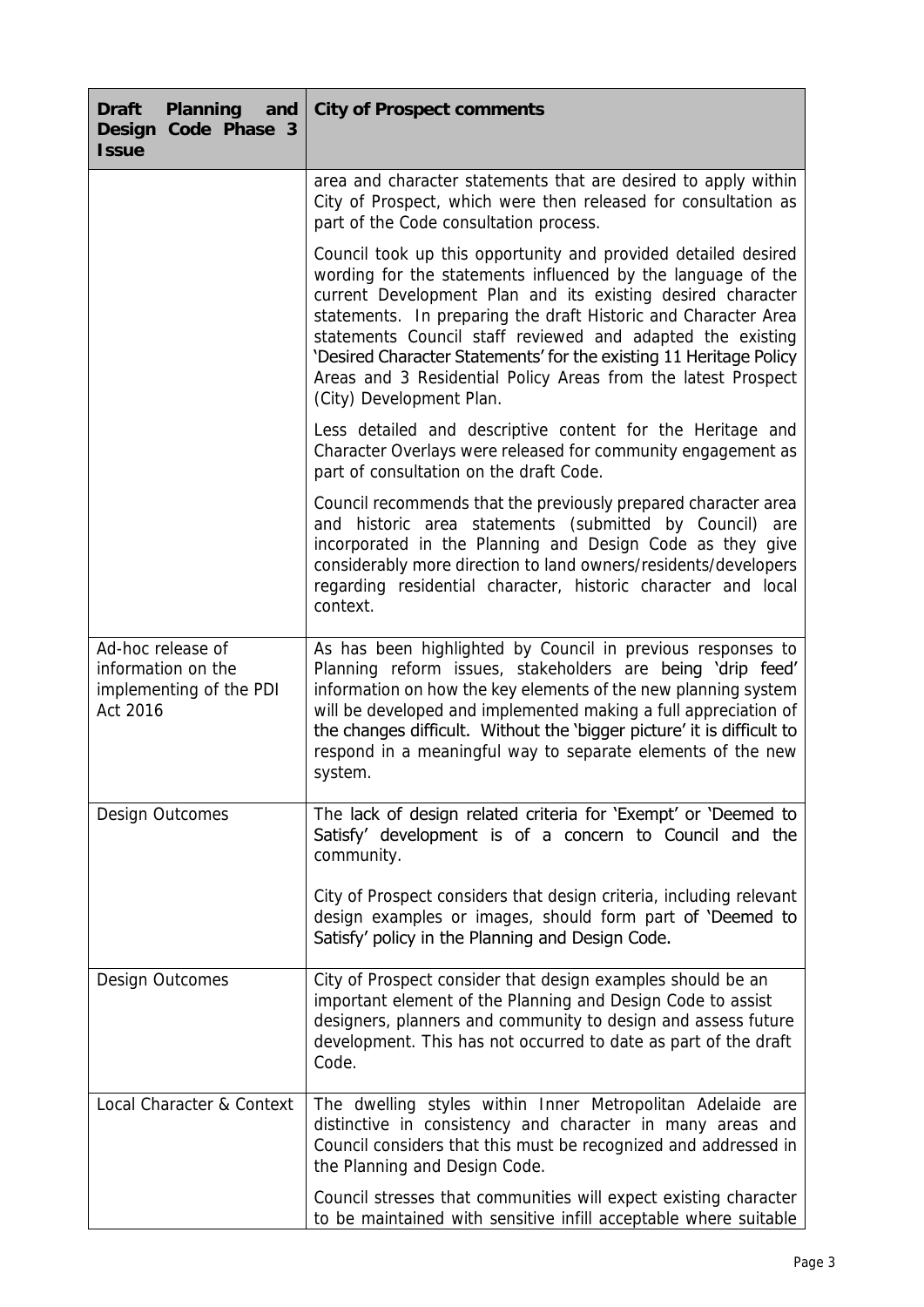| Planning<br>Draft<br>and<br>Design<br>Code Phase 3<br><b>Issue</b>                    | City of Prospect comments                                                                                                                                                                                                                                                                                                                                                                                                                                                               |
|---------------------------------------------------------------------------------------|-----------------------------------------------------------------------------------------------------------------------------------------------------------------------------------------------------------------------------------------------------------------------------------------------------------------------------------------------------------------------------------------------------------------------------------------------------------------------------------------|
|                                                                                       | design and streetscape integration are demonstrated, this must<br>be recognized in the Planning and Development Code.                                                                                                                                                                                                                                                                                                                                                                   |
|                                                                                       | The Code policy does not address the retention of local<br>residential character balanced with sensitive and appropriate<br>infill development to a sufficient level of detail.                                                                                                                                                                                                                                                                                                         |
| Streetscape<br>Impacts<br>Оf<br>'Deemed to Satisfy' & the<br>Suburban<br>Neighborhood | City of Prospect considers that deemed to satisfy provisions<br>should not extend to infill development within Character Area<br>Overlays or Historic Area Overlays.                                                                                                                                                                                                                                                                                                                    |
| Zone                                                                                  | In particular development that is visible from the street e.g.<br>dwelling additions, carports and garages that have an impact on<br>streetscape should not be deemed to satisfy development within<br>the Suburban Neighbourhood Zone.                                                                                                                                                                                                                                                 |
| Deemed<br>Satisfy<br>to<br>development                                                | The draft Code sets the bar too low and doesn't adequately<br>recognise local character in its deemed to satisfy criteria. In some<br>instances this is likely to lead to the performance outcomes that<br>the Code is trying to achieve not being met.                                                                                                                                                                                                                                 |
| Clarity of Planning Policy                                                            | Council considers that it is critical that the Planning and Design<br>Code is written and structured so that the community can clearly<br>understand exactly what they are able to develop on their land<br>and also what their neighbours and land developers are able to<br>develop within the locality.                                                                                                                                                                              |
|                                                                                       | By consulting on a digital by default system using a hard copy<br>document of in excess of 3000 pages, and a mapping tool that<br>does not allow a complete picture of zoning and planning policy<br>beyond the site specific search functionality, it was extremely<br>difficult for stakeholders and community members to understand<br>what policy was proposed within the Prospect area. This has<br>been reflected in the feedback that Council has receive from its<br>community. |
|                                                                                       | On that basis, Council considers that an additional round of<br>community engagement must be undertaken once the E-<br>planning system is fully operational so community and<br>stakeholders can get a full appreciation of the new policy setting,<br>prior to it going live and being used for development assessment.                                                                                                                                                                |
| Local policy, identity and<br>character                                               | City of Prospect is of the view that Desired Character Statements<br>and the need to clearly identify the future character of local areas<br>is a key element of current Development Plans.                                                                                                                                                                                                                                                                                             |
|                                                                                       | This element should be preserved and strengthened in the<br>Planning and Design Code. The draft Code has not adequately<br>captured local character and context for use in development<br>assessment and the revised Code should address this issue.                                                                                                                                                                                                                                    |
| Community Feedback on<br>draft Planning and Design<br>Code                            | While Council has not undertaken its own engagement process<br>on the State Government draft Planning & Design Code, staff and                                                                                                                                                                                                                                                                                                                                                          |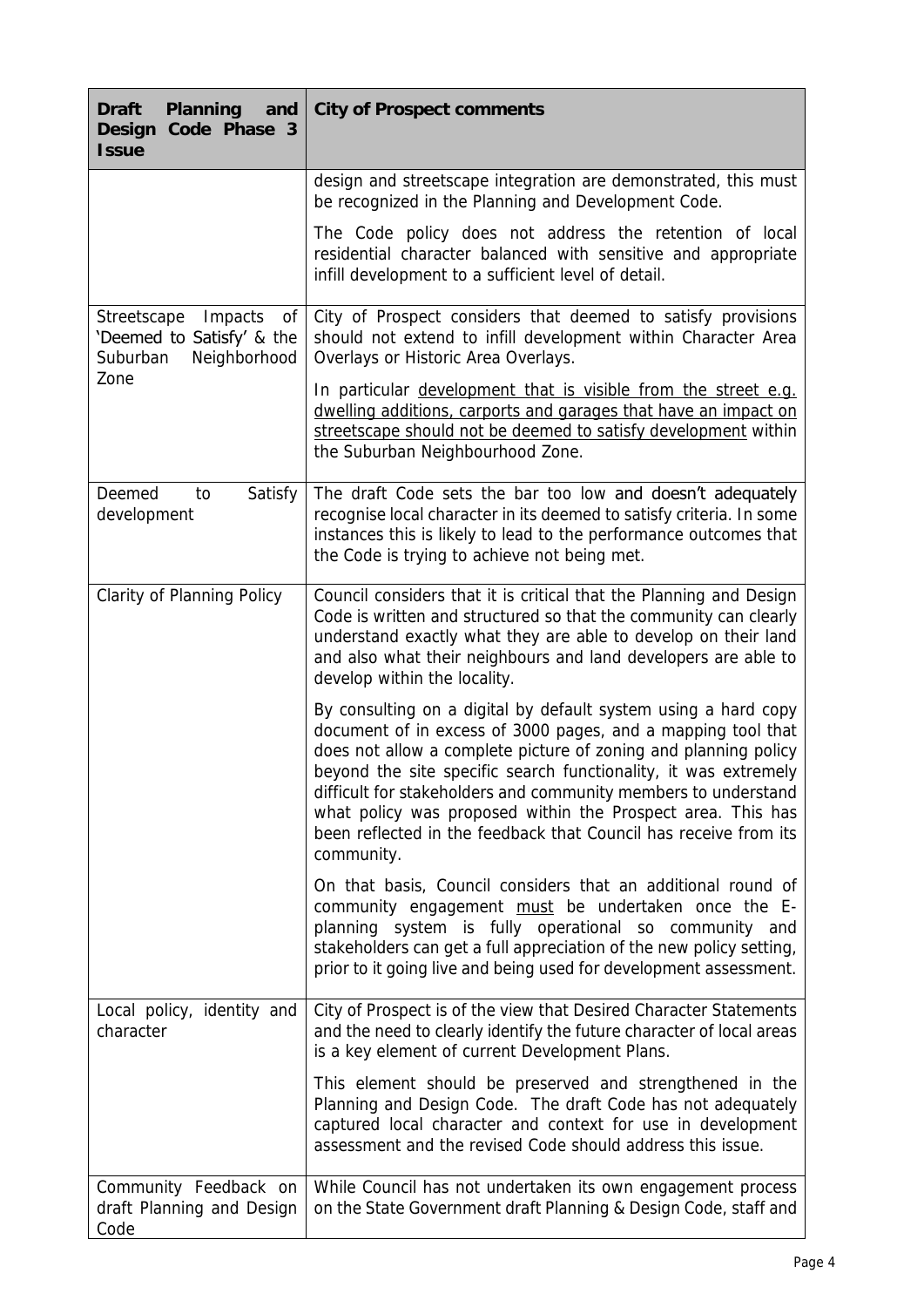| Planning<br>Draft<br>and<br>Code Phase 3<br>Design<br><b>Issue</b> | City of Prospect comments                                                                                                                                                                                                                                                                                |
|--------------------------------------------------------------------|----------------------------------------------------------------------------------------------------------------------------------------------------------------------------------------------------------------------------------------------------------------------------------------------------------|
|                                                                    | elected members have received feedback from community<br>members and some of that feedback is outlined below:                                                                                                                                                                                            |
|                                                                    | . The Code is a complicated document that is difficult for<br>the community to understand. Hard copy consultation on<br>a proposed electronic document is not useful or helpful;                                                                                                                         |
|                                                                    | . Not enough time to get this significant project right, not<br>enough time to consider comments and make necessary<br>changes by 1 July 2020                                                                                                                                                            |
|                                                                    | · Mapping tool hard to use, labour intensive to go from<br>mapping tool back to the draft code, difficult to navigate<br>for the layperson                                                                                                                                                               |
|                                                                    | . Not worth consulting on a Code that is incomplete and no<br>real linkage between the hard copy code and the<br>'indicative' e-planning tool                                                                                                                                                            |
|                                                                    | • Shouldn't be consulting until the e-planning system is up<br>and running $-$ so the public can see the complete picture                                                                                                                                                                                |
|                                                                    | • Consultation process is not consistent with the provisions<br>of the state's Community Engagement Charter, not an<br>authentic engagement process.                                                                                                                                                     |
| Suburban<br>Employment<br>Zone                                     | Based on the draft Code policy there seems to be potential for<br>land use conflict between industrial and commercial land uses?                                                                                                                                                                         |
|                                                                    | Industry is not envisaged in the existing Development Plan zone<br>(Commercial Zone) and the zone interfaces with sensitive land<br>uses (e.g. residential)                                                                                                                                              |
|                                                                    | Existing Commercial Zone has non-complying trigger around<br>dwellings and shops over 250m <sup>2</sup> . The proposed Code Deemed<br>to Satisfy (DTS) has a 500m <sup>2</sup> criteria which is more generous<br>than current zoning and may be too large given the size of the<br>existing allotments. |
| Suburban Activity Centre<br>Zone (North Park)                      | No retail hierarchy provided and given a similar status to small<br>centres on North East Road                                                                                                                                                                                                           |
|                                                                    | Concept Plan not carried over from current Development Plan.<br>Note: A list of concept plans has been provided to DPTI staff for<br>incorporation as part of consultation on the draft Code.                                                                                                            |
|                                                                    | No design overlay for an area with large scale built form and<br>interface residential zoning.                                                                                                                                                                                                           |
|                                                                    | Deemed to Satisfy provisions:                                                                                                                                                                                                                                                                            |
|                                                                    | Where a change of land use development application is<br>not required, will car parking rates for shop, office and<br>consulting room be consistent?                                                                                                                                                     |
|                                                                    | Sales office if this term is to be used then it should be<br>defined in Part 7 - Land Use Definitions.                                                                                                                                                                                                   |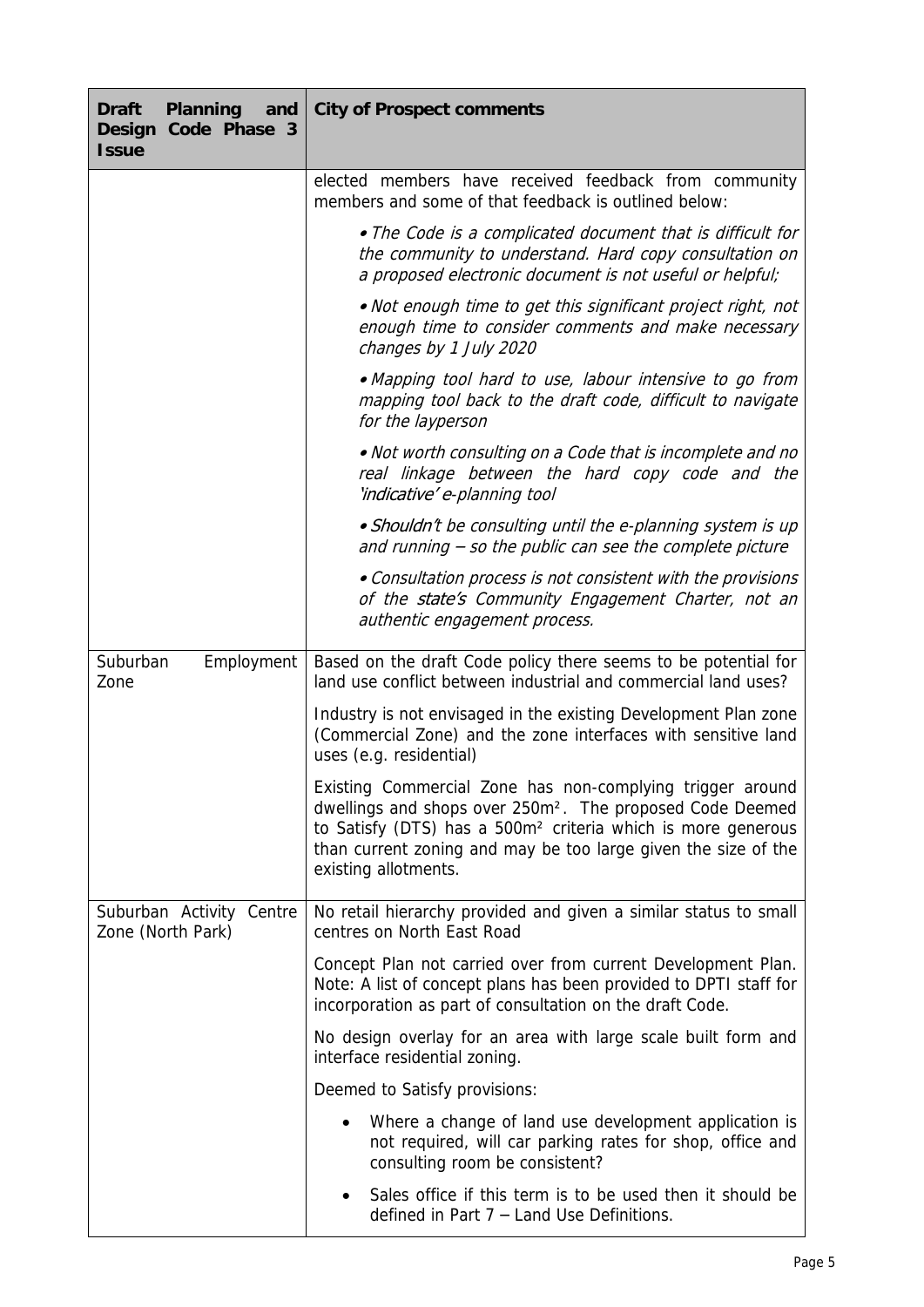| Planning<br>Draft<br>and<br>Code Phase 3<br>Design<br><b>Issue</b> | City of Prospect comments                                                                                                                                                                                                                                                                                                                                                                                                                                                                                           |
|--------------------------------------------------------------------|---------------------------------------------------------------------------------------------------------------------------------------------------------------------------------------------------------------------------------------------------------------------------------------------------------------------------------------------------------------------------------------------------------------------------------------------------------------------------------------------------------------------|
|                                                                    | Performance Outcome 2.4 are bicycle parking rates applicable in<br>this zone? If so any direction on where they should be located<br>and security of these areas?                                                                                                                                                                                                                                                                                                                                                   |
|                                                                    | Deemed to Satisfy 5.1: Is this intended to control 2 sided signs<br>or 4 sided signs?                                                                                                                                                                                                                                                                                                                                                                                                                               |
| Housing<br>Diversity<br>Neighbourhood Zone                         | Zoning contemplates shop, office and consulting rooms to<br>100sqm or 200sqm with frontage to higher order roads or<br>adjacent Main Street or Activity Centre Zone. This has the<br>potential for negative affect on nearby Activity Centre and Urban<br>Corridor Zone.                                                                                                                                                                                                                                            |
|                                                                    | Density proposed at 70du/ha or 142sqm/per dwelling. Council<br>would query why the proposed density is well above Urban<br>Corridor Living Zone which is at 45 du/ha?                                                                                                                                                                                                                                                                                                                                               |
| Suburban Neighbourhood<br>- Low Density Zone                       | Accepted Development Oct 2019<br>Carport, Outbuildings e.g. sheds, Swimming Pools and Verandah<br>- not accepted development within the residential areas of<br>Prospect within Character & Historic Overlays.                                                                                                                                                                                                                                                                                                      |
|                                                                    | Note: Updated Code tables were released in December 2019 that<br>highlighted what the Commission intends to change prior to the<br>Code being adopted. Within this update document changes have<br>been made to the Accepted Development table and Carport,<br>Outbuildings (garages or sheds), Swimming pools, verandahs are<br>now, subject to meeting the outlined criteria, potentially<br>accepted development even with a character area overlay.                                                             |
|                                                                    | Deemed to Satisfy Oct 2019<br>Ancillary Accommodation, Carport, Outbuilding, Dwelling<br>Additions, Detached Dwellings, Residential Flat Buildings<br>undertaken by the SAHT or Community Housing Provider,<br>Verandah not accepted within the residential areas of Prospect<br>within Character & Historic Overlays e.g. will not be able to be<br>assessed by a Private Planning Certifier and will be assessed by<br>Council planning staff against the relevant provisions in the<br>Planning and Design Code. |
|                                                                    | Note: Updated Code tables were released in December 2019 that<br>highlighted what the Commission intends to change prior to the<br>Code being adopted. Within this update document changes have<br>been made to the Deemed to Satisfy Development table and<br>dwelling additions are now, subject to meeting the outlined<br>criteria, potentially deemed to satisfy development even if<br>covered by character area and historic area overlays                                                                   |
|                                                                    | City of Prospect does not support an intended approach that<br>allows development that impacts on streetscape and local<br>character to be deemed to satisfy.                                                                                                                                                                                                                                                                                                                                                       |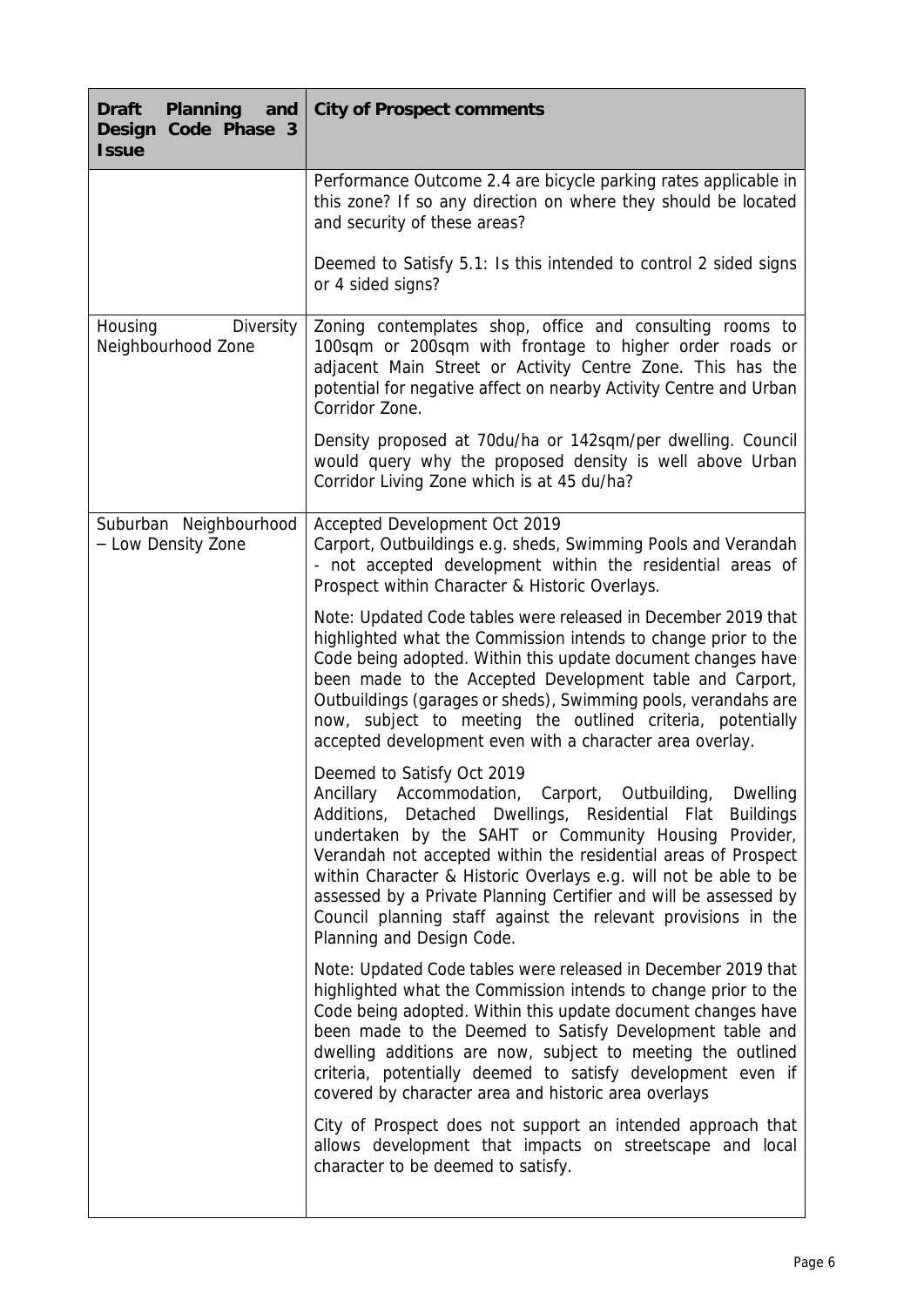| Planning<br>Draft<br>and<br>Design Code Phase 3<br><b>Issue</b> | City of Prospect comments                                                                                                                                                                                                                                                                                                                                                                                     |
|-----------------------------------------------------------------|---------------------------------------------------------------------------------------------------------------------------------------------------------------------------------------------------------------------------------------------------------------------------------------------------------------------------------------------------------------------------------------------------------------|
| Suburban Neighbourhood<br>- Low Density Zone                    | DTS 1.3 Consulting Rooms $[+$ shop $+$ office] up to 100m <sup>2</sup> , and<br>200m <sup>2</sup> along major roads or adjacent Main Street or Activity<br>Centre Zones, in residential areas. While this may be suitable in<br>a residential zone and site that has a frontage to an arterial road<br>this scale of consulting/commercial activities is not suitable in the<br>middle of a residential area. |
|                                                                 | Traffic and car parking impacts of commercial activities of this<br>size within residential areas have the potential to be significant<br>and to compound demand for on-street parking, which in many<br>areas is already under pressure.                                                                                                                                                                     |
|                                                                 | Council question the rationale for increasing non-residential floor<br>areas substantially within residential area. Currently consulting<br>room & office are non-complying and greater than 60sqm shop<br>is non-complying.                                                                                                                                                                                  |
|                                                                 | This proposed policy also promotes leakage of commercial and<br>retail development from activity centres and urban corridor<br>zones.                                                                                                                                                                                                                                                                         |
|                                                                 | Council does not support an intensification of commercial or retail<br>activities in low density residential areas and the impacts<br>commercial intensification will place on residential streets and<br>residents                                                                                                                                                                                           |
| Historic<br>Area<br>and<br>Character Area Overlays              | Council provided detailed Historic Area and Character Area<br>Statements based on the existing desired character provisions in<br>the Development Plan and findings of the Housing Diversity &<br>Desirable Neighbourhood Study.                                                                                                                                                                              |
|                                                                 | These Statements have not been sufficiently included in the draft<br>Planning and Design Code (noting that elements of the drafts<br>have been included).                                                                                                                                                                                                                                                     |
|                                                                 | Council is of the view that the statements as endorsed by Council<br>should form the Historic Area and Character Area Statements in<br>the relevant Prospect zones of the Planning and Design Code.                                                                                                                                                                                                           |
| Urban Corridor Zone                                             | Loss of recently introduced policy statements from the Prospect<br>(City) Development Plan in Desired Character Statements (issues<br>of paramount importance to Prospect, key attributes for<br>Prospect). Design overlay and general policy have captured<br>principles of good design with some variations noted from the<br>Prospect example.                                                             |
|                                                                 | New policy for a 30 degree building envelope on southern zone<br>boundary with Suburban Neighbourhood Zone.                                                                                                                                                                                                                                                                                                   |
|                                                                 | City of Prospect undertook detailed design testing to ensure that<br>its building envelope policy within the current Development Plan<br>was workable, it is recommended that SPC/DPTI provide or<br>undertake new design testing confirmation to show that this<br>amended envelope will still allow the minimum densities to be<br>achieved on relevant allotment sizes.                                    |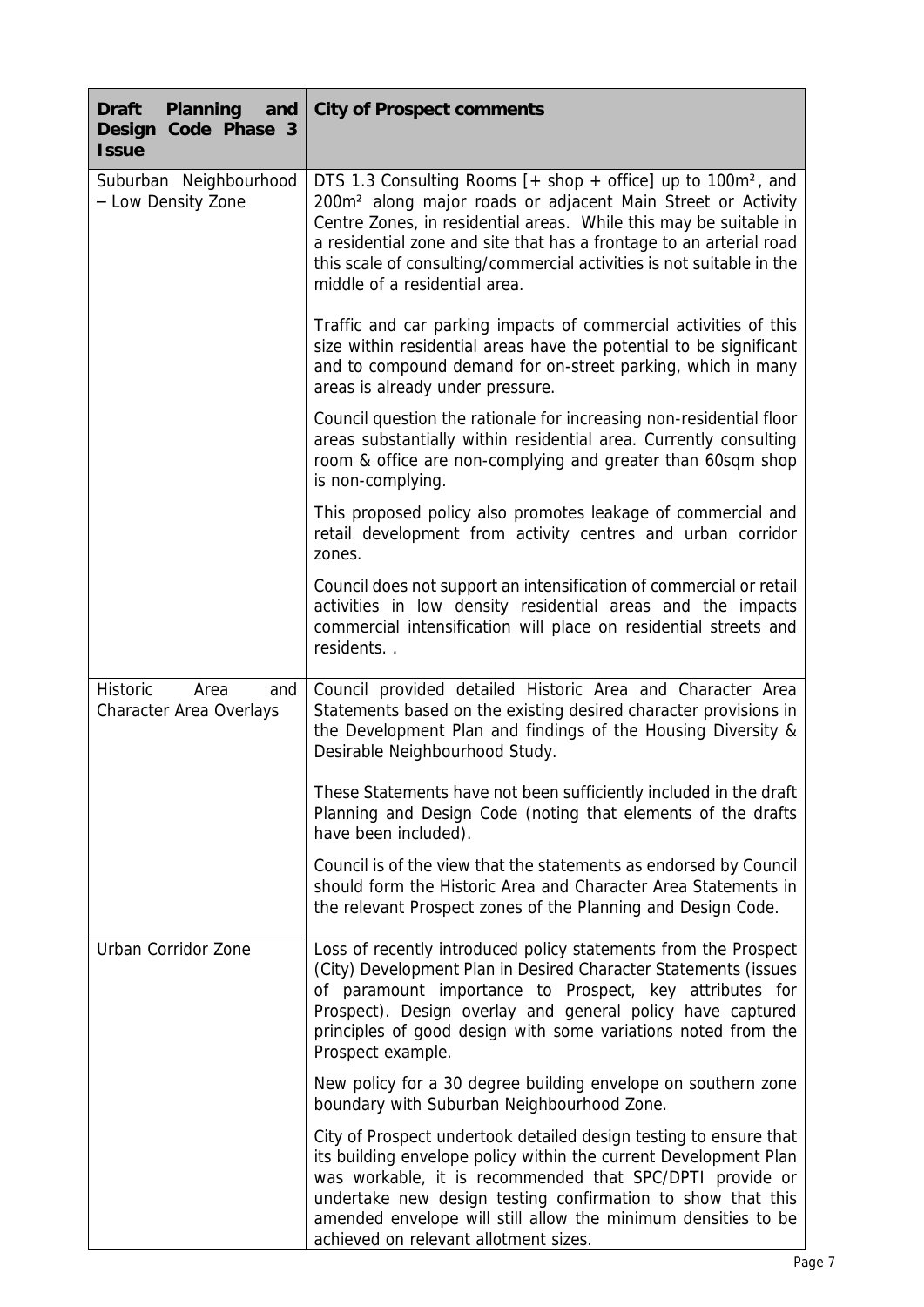| Planning<br>Draft<br>and<br>Design<br>Code Phase 3<br><b>Issue</b> | City of Prospect comments                                                                                                                                                                                                                                                                                                                                                                                                                       |
|--------------------------------------------------------------------|-------------------------------------------------------------------------------------------------------------------------------------------------------------------------------------------------------------------------------------------------------------------------------------------------------------------------------------------------------------------------------------------------------------------------------------------------|
|                                                                    | Existing Development Plan policy on amalgamation, overlooking<br>requirement of 45m prevented and minimised beyond from site<br>boundary has not been transferred into the Code and should be<br>included in the Code.                                                                                                                                                                                                                          |
|                                                                    | New additional reasons for minimising vehicle access points to<br>streets has not been transferred over and should be included in<br>the Code.                                                                                                                                                                                                                                                                                                  |
| Boulevard Zone                                                     | Desired character statement in existing Development Plan for<br>Boulevard Policy Area (new additions from recent DPA) is useful<br>and should be retained in describing desired outcomes (e.g.<br>building<br>landscaping<br>improvements,<br>siting<br>design<br>and<br>improvements for activation and streetscape appeal).                                                                                                                   |
|                                                                    | Council does not support removal of specifics on precincts (e.g.<br>Mixed use Churchill Area & Cane Reserve Area) that requires<br>different development approaches                                                                                                                                                                                                                                                                             |
| <b>Business Zone</b>                                               | Desired Character Statement in existing Development Plan is<br>useful in describing desired outcomes (e.g. landscaping<br>improvements and design improvements for activation and<br>streetscape appeal). Specifics on precincts e.g. Nottage Terrace<br>intersection and Prospect Oval area that require different<br>development approaches. Council believes that these provisions<br>need to be incorporated as policy or in concept plans. |
|                                                                    | Unsure why the envisaged uses have not included 'light industry'<br>as in the existing Development Plan?                                                                                                                                                                                                                                                                                                                                        |
|                                                                    | Why has the draft policy resulted in a major reduction in floor<br>area for shops to 500sqm (instead of 2000sqm)?                                                                                                                                                                                                                                                                                                                               |
|                                                                    | Major retail activity should be retained in Corridor Or Activity<br>Centre Zones.                                                                                                                                                                                                                                                                                                                                                               |
| Main Street Zone                                                   | Desired Character Statement in existing Development Plan is<br>useful in describing desired outcomes (e.g. fine grained detail<br>and pattern of facades and podiums and landscaping details).<br>Local detail not picked up in draft Code policy or in concept plans.                                                                                                                                                                          |
|                                                                    | A higher minimum net residential density of 70du/ha has been<br>introduced for what seems to be standardisation purposes. This<br>density was amended in the Prospect Urban Corridor Review DPA<br>to 60du/ha to have a distinct difference from Boulevard Area and<br>based on design testing for buildings with greater emphasis on<br>retail/commercial development and not residential.                                                     |
|                                                                    | Council is of the view that the current density in the Main Street<br>Policy Areas should be retained in the proposed Main Street<br>Zone.                                                                                                                                                                                                                                                                                                      |